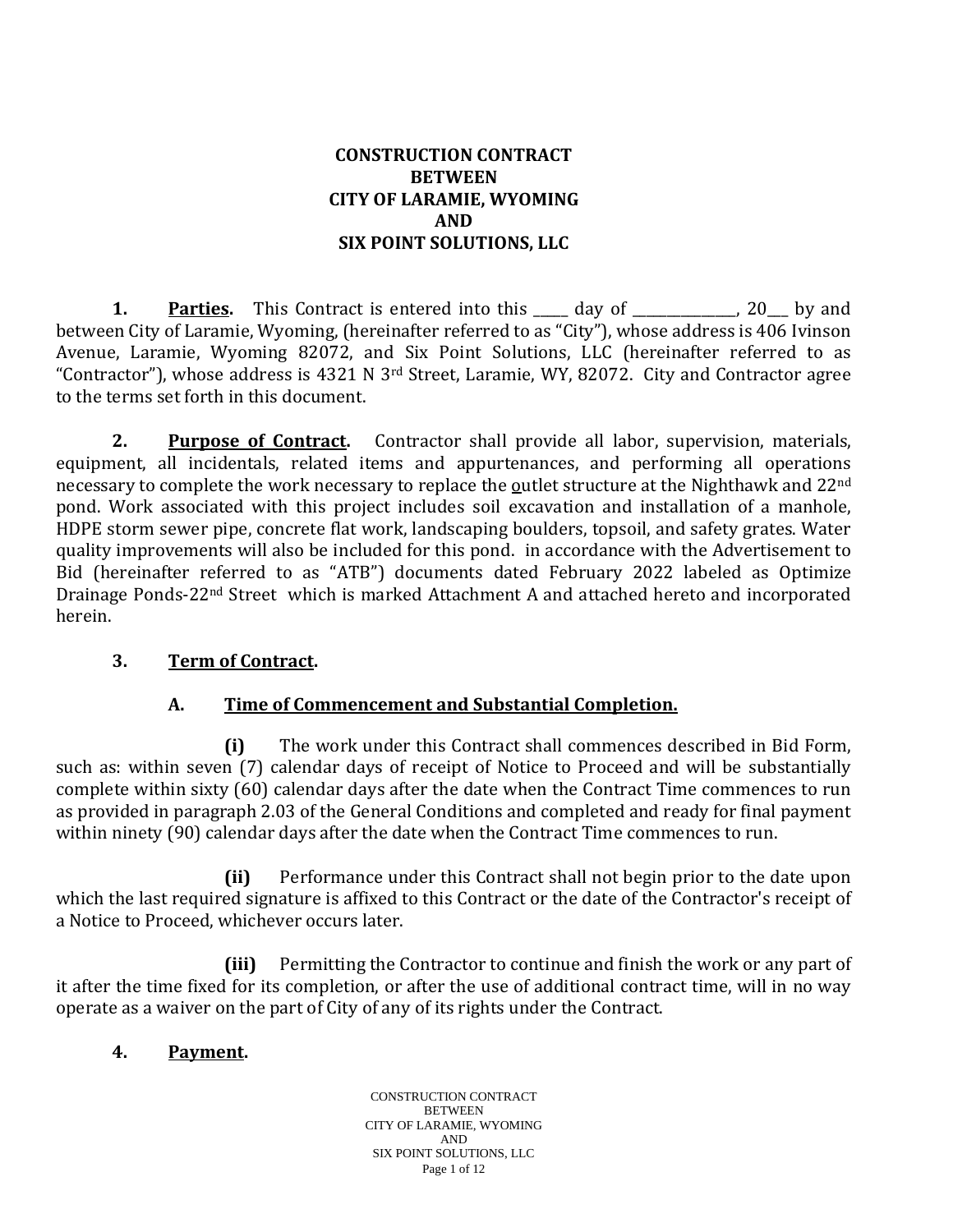## **A. Contract Sum.**

**(i)** City agrees to pay Contractor for the services described herein. The total payment under this Contract shall not exceed One Hundred Twenty-Three Thousand Five Hundred Twenty-Nine Dollars and Twenty Cents, (\$123,529.20). No payment shall be made for work performed prior to the date upon which the last required signature is affixed to this Contract or the date of the Contractor's receipt of a Notice to Proceed, whichever occurs later.

**(ii)** Additional Notices to Proceed shall be issued corresponding to any respective Contract Amendments.

**(iii)** Pursuant to Wyo. Stat. §16-6-602, City shall pay interest beginning the forty-sixth day at the rate of one and one-half percent (1 ½%) per month on the unpaid balance of the progress payment until the account is paid in full, unless a good faith dispute exists as to City's obligation to pay all or a portion of the account.

## **B. Progress Payments.**

**(i)** Contractor may submit monthly invoices for progress payment. Materials included on each invoice must either be installed or stored on site, additionally, any fees for labor must be performed prior to the submission of the invoice. No advance payment for materials or services may be requested. So long as the Contractor is satisfactorily progressing in performance of this contract, City may make monthly progress payments on the contract sum to the Contractor. Pursuant to Wyo. Stat. §16-6-702, City shall withhold five percent (5%) of the calculated value of any work completed until one hundred percent (100%) of the work required by the contract has been performed. The withheld percentage of the contract price shall be retained in an account in the name of the Contractor which has been assigned to City. Before the withheld percentage payment is made, City shall determine that satisfactory and substantial reasons exist for the payment and shall require written approval from any surety furnishing bonds for the contract work.

**(ii)** No payments under W.S. 16-6-116(a) shall be made until the Contractor files a sworn statement, stating that all claims for material and labor performed under the Contract have been and are paid for the entire period of time for which the payment is to be made. The sworn statement shall be filed with the public entity which the contract has been made, as designated in Wyo. Stat. § 16-6-117.

**(iii)** If any claim for material and labor is disputed, the sworn statement shall so state and the amount claimed to be due the subcontractor or materialmen may be filed by the claimant as a claim against the general contractor's surety bond. Payment to the general contractor under W.S. 16-6-116(a) shall be paid without regard to any pending claims against the general contractor's surety bond unless the public entity has actual knowledge that the surety bond is deficient to settle known claims, in which case an amount equal to disputed claims may be withheld.

> CONSTRUCTION CONTRACT **BETWEEN** CITY OF LARAMIE, WYOMING AND SIX POINT SOLUTIONS, LLC Page 2 of 12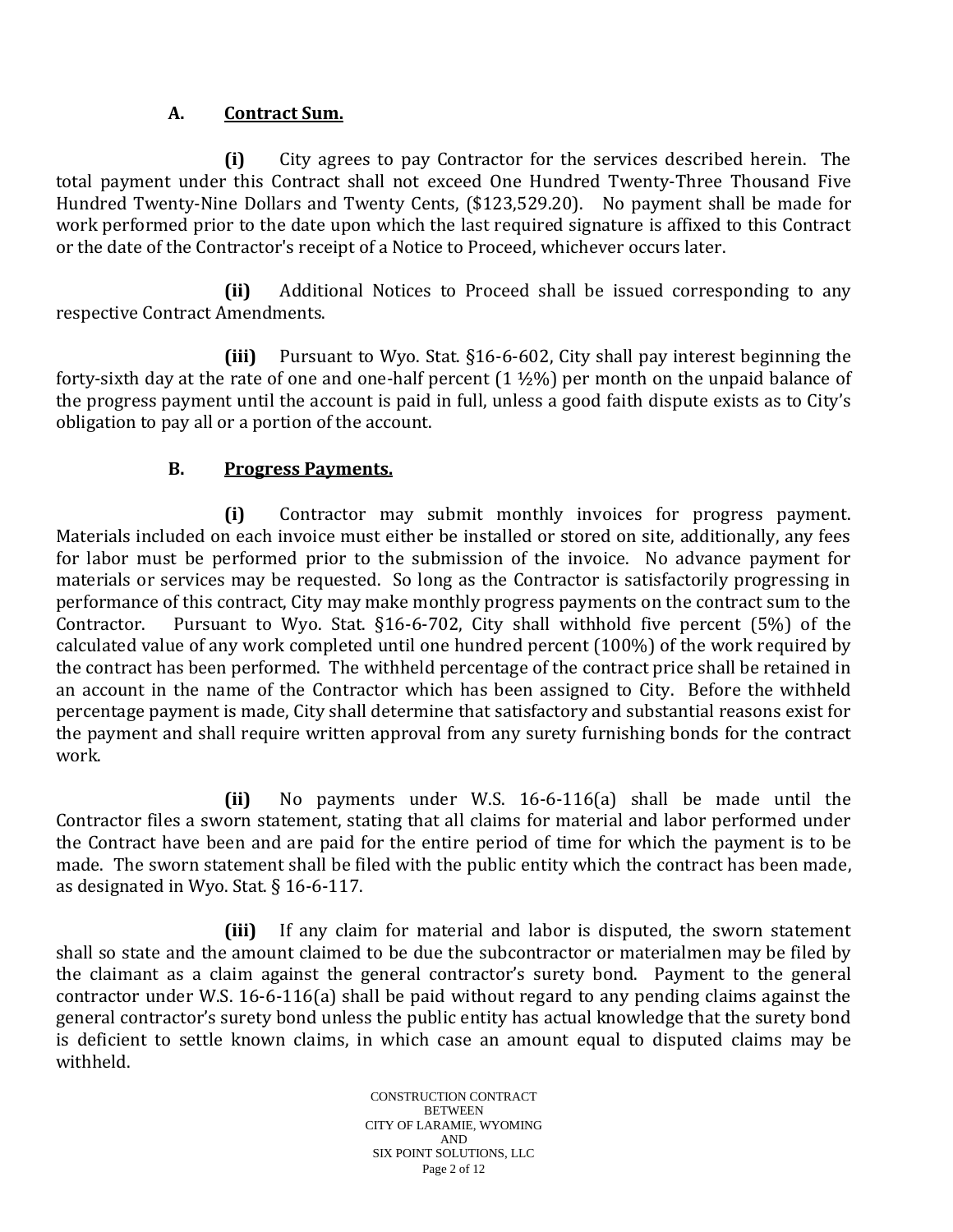**(iv)** If it becomes necessary for City to take over the completion of the Public Work, all amounts owed the Contractor, including any payment retained under W.S. 16-6- 702(b), shall first be applied toward the cost of completion of the Public Work, as provided in Wyo. Stat. §16-6-703, as amended. Any balance of the retained payment remaining after completion of the public work by City shall be payable to Contractor or Contractor's creditors. The retained payment which may be due to Contractor shall be due and payable as prescribed by Wyo. Stat. §16- 6-116(a).

### **C. Final Payment.**

Final payment, constituting the entire unpaid balance of the contract sum, shall be paid by City to the Contractor when the Contract work has been completed, and the Contract fully performed. The Contractor shall make its request for final payment in writing to City. The Contractor's request for final payment must include the final reconciliation of the return of, and any restocking charges applied by the suppliers for any unused materials in storage. City shall determine in writing when the Contract work has been completed. Final payment will be made pursuant to Wyo. Stat. §§ 16-6-116 and 16-6-117, as amended.

**(i)** No final payment will be made until the Contractor provides a warranty security in the form of a certified or cashier's check or bond issued by a surety meeting the requirements of Article 5.01 of the General Conditions. The certified or cashier's check or bond shall be in the amount of the 5% of the original contract amount, and shall have an expiration date consistent with the final correction or warranty period.

## **D. Liquidated Damages.**

**(i)** If the Contractor fails to complete the work within the time specified in the Contract, or within any authorized extension of time under a change order, Contractor shall pay to City as liquidated damages, the sum listed in the following table, for each calendar day of delay until the work is substantially complete, as approved by City.

| Original Contract Amount |    |                | <b>Liquidated Damages</b> |
|--------------------------|----|----------------|---------------------------|
|                          |    |                | charge per calendar day   |
| \$0.00                   | to | \$50,000.00    | \$500.00                  |
| \$50,000.01              | to | \$100,000.00   | \$1,000.00                |
| \$100,000.01             | to | \$500,000.00   | \$1,500.00                |
| \$500,000.01             | to | \$1,000,000.00 | \$2,000.00                |
| \$1,000,000.00           |    | and greater    | \$3,000.00                |

**(ii)** The liquidated damages shall be computed beginning the day following the first calendar day specified for completion and shall continue each and every calendar day until all work under the Contract is substantially complete, as approved by City.

> CONSTRUCTION CONTRACT **BETWEEN** CITY OF LARAMIE, WYOMING AND SIX POINT SOLUTIONS, LLC Page 3 of 12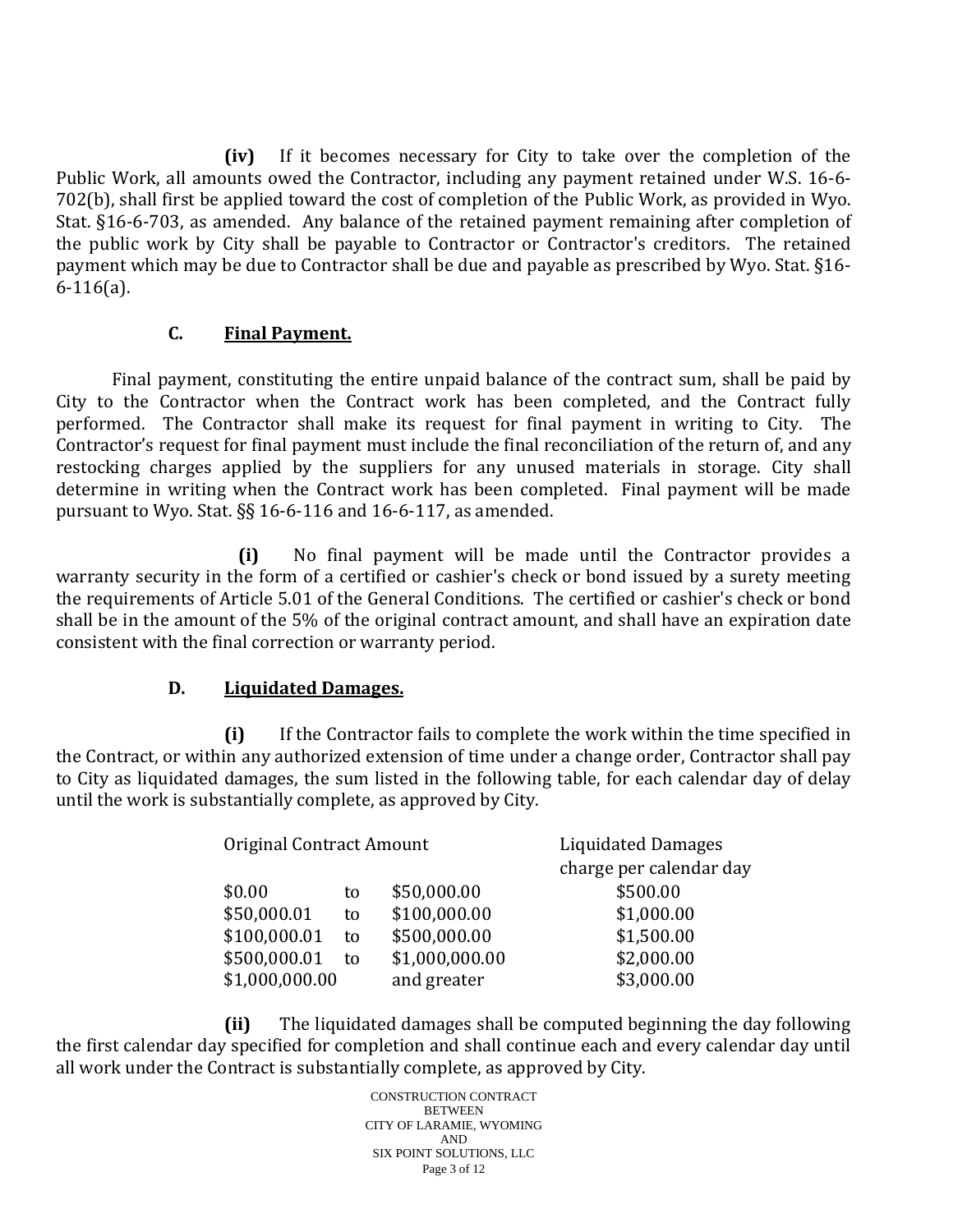**(iii)** Liquidated damages will not be charged for any work required to be done by the Contractor as a result of a final inspection, providing the work is only cleanup or of a minor nature and the Contractor has shown constant effort in completing the work, as determined by City. If deferment of the inspection is necessary due to causes which City determines to be beyond the control of and without the fault or negligence of the Contractor, liquidated damages will not be assessed for that period of time.

**(iv)** Nothing herein shall be construed to preclude City from the recovery of damages for causes other than the delay by the Contractor.

## **5. Responsibilities of Contractor.**

**A.** The Contractor shall perform all work on the described project as required by the Contract documents. The work to be performed includes the labor and services necessary to produce such replacement, and all materials, supplies, tools, transportation, equipment, and machinery required for replacement.

**B.** This project bid includes all materials, labor and equipment to complete the reconstruction and resurfacing of streets as outlined in the Project Manual for Optimize Drainage Ponds – 22nd Street dated February 2022 as outlined in Attachment A.

## **6. General Provisions.**

**A. Ownership of Documents/Work Product.** All documents, reports, records, field notes, materials, and data of any kind resulting from performance of this Contract are at all times the joint property of the Contractor and City. Upon termination of the Contract all of the above documents return to the City.

**B. Independent Contractor.** The Contractor shall function as an independent Contractor for the purposes of this Contract, and shall not be considered an employee of the City of Laramie for any purpose. The Contractor shall assume sole responsibility for any debts or liabilities that may be incurred by the Contractor in fulfilling the terms of this Contract, and shall be solely responsible for the payment of all federal, state, and local taxes which may accrue because of this Contract. Nothing in this Contract shall be interpreted as authorizing the Contractor or its agents and/or employees to act as an agent or representative for or on behalf of City, or to incur any obligation of any kind on the behalf of City. The Contractor agrees that no health/hospitalization benefits, workers' compensation and/or similar benefits available to City of Laramie employees will inure to the benefit of the Contractor or the Contractor's agents and/or employees as a result of this Contract.

**C. Amendments.** Any changes, modifications, revisions or amendments to this Contract which are mutually agreed upon by the parties to this Contract shall be incorporated by written instrument, executed and signed by all parties to this Contract.

> CONSTRUCTION CONTRACT **BETWEEN** CITY OF LARAMIE, WYOMING AND SIX POINT SOLUTIONS, LLC Page 4 of 12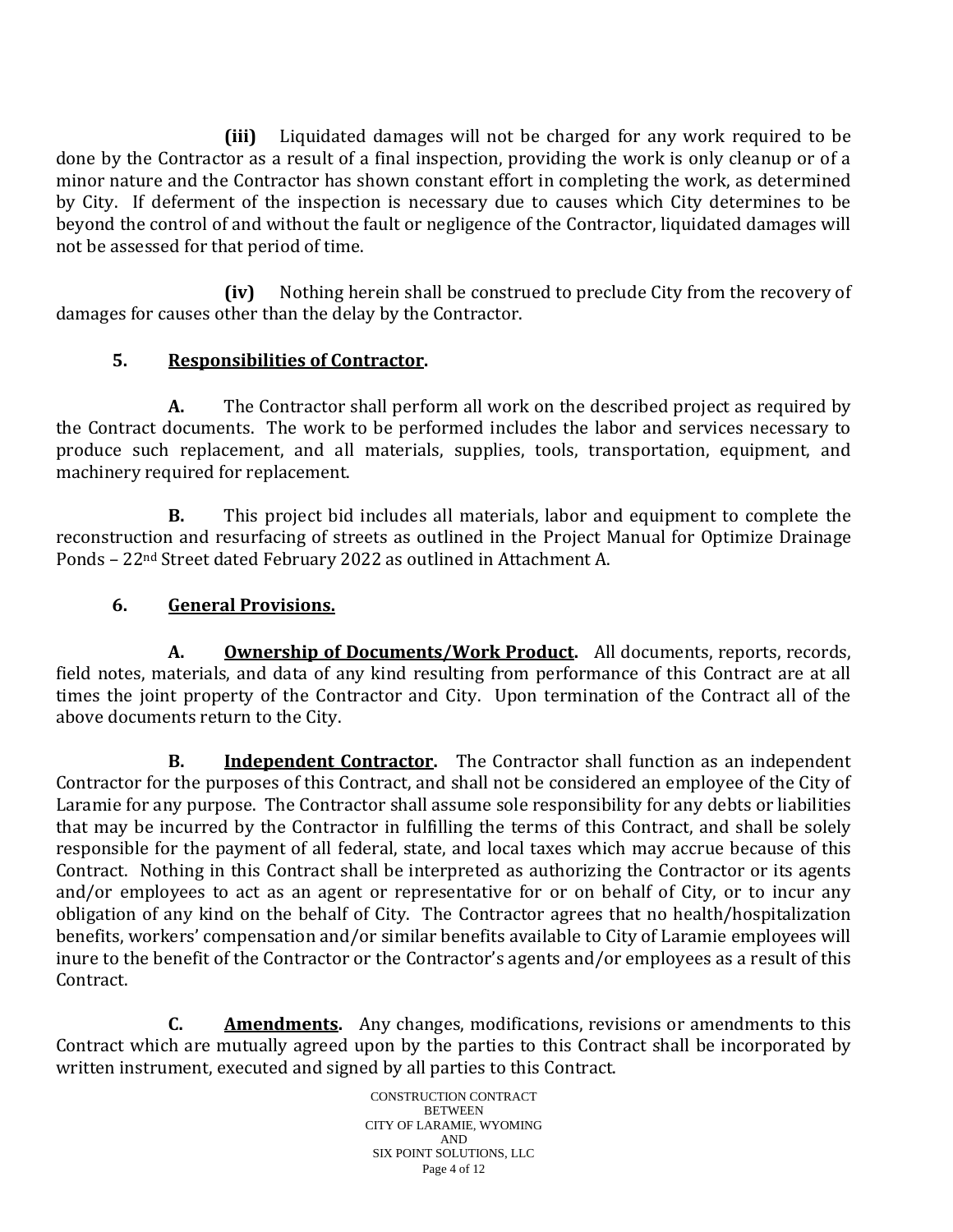**D. Insurance.** The Contractor shall maintain the following insurance:

**(i) Comprehensive General Liability.** Contractor shall have and maintain comprehensive general liability insurance coverage during the entire term of the Contract, against claims arising out of bodily injury, death, damage to or destruction of the property of others, including loss of use thereof, and including underground, collapse and explosion (XCU) and products and completed operations in an amount not less than five hundred thousand dollars (\$500,000.00) each occurrence and one million dollars (\$1,000,000.00) in the general aggregate.

**(ii) Workers Compensation or Employers Liability Insurance.** Contractor shall provide proof of workers compensation coverage, for all its employees who are to work on the projects described in this Contract. Contractor's coverage shall be under the Wyoming Workers Safety and Compensation program, if statutorily required, or such other workers compensation insurance as appropriate. Contractor's insurance shall include A Stop Gap coverage in an amount not less than Five Hundred Thousand Dollars (\$500,000.00) per employee for each accident and disease. Contractor shall have also supply proof of workers' compensation and employer's liability insurance on each and every subcontractor before allowing that subcontractor on the job site.

**(iii) Business Automobile Liability.** Contractor shall maintain, during the entire term of the contract, automobile liability insurance in an amount not less than five hundred thousand dollars (\$500,000.00) per occurrence.

**(iv) Coverage.** All polices required under this Contract shall be in effect for the duration of this Contract and projects. All policies shall be primary and not contributory. Contractor shall pay the premiums on all insurance policies and insurance certificates must include a clause stating that the insurance may not be revoked, cancelled, amended or allowed to lapse until the expiration of at least thirty (30) days advance written notice to City.

**(v) Additional Insured.** All insurance policies required by this Contract, except workers' compensation, shall name City as an additional insured, and shall contain a waiver of subrogation against City, its agents and employees. Contractor shall provide, upon request a copy of an endorsement providing this coverage.

**(vi) City's Right to Reject.** The City reserves the right to reject a certificate of insurance if Contractor's insurance company is widely regarded in the insurance industry as financially unstable. This would include but is not limited to insurance companies with no less than AVIII rating in the A.M. Best insurance rating guide.

**(vii) Subcontractors.** The insurance requirements set forth above apply to all subcontractors. It is Contractor's responsibility to ensure that its subcontractors meet these insurance requirements. City has the right to review the Certificates of any and all subcontractors used by the Contractor.

> CONSTRUCTION CONTRACT **BETWEEN** CITY OF LARAMIE, WYOMING AND SIX POINT SOLUTIONS, LLC Page 5 of 12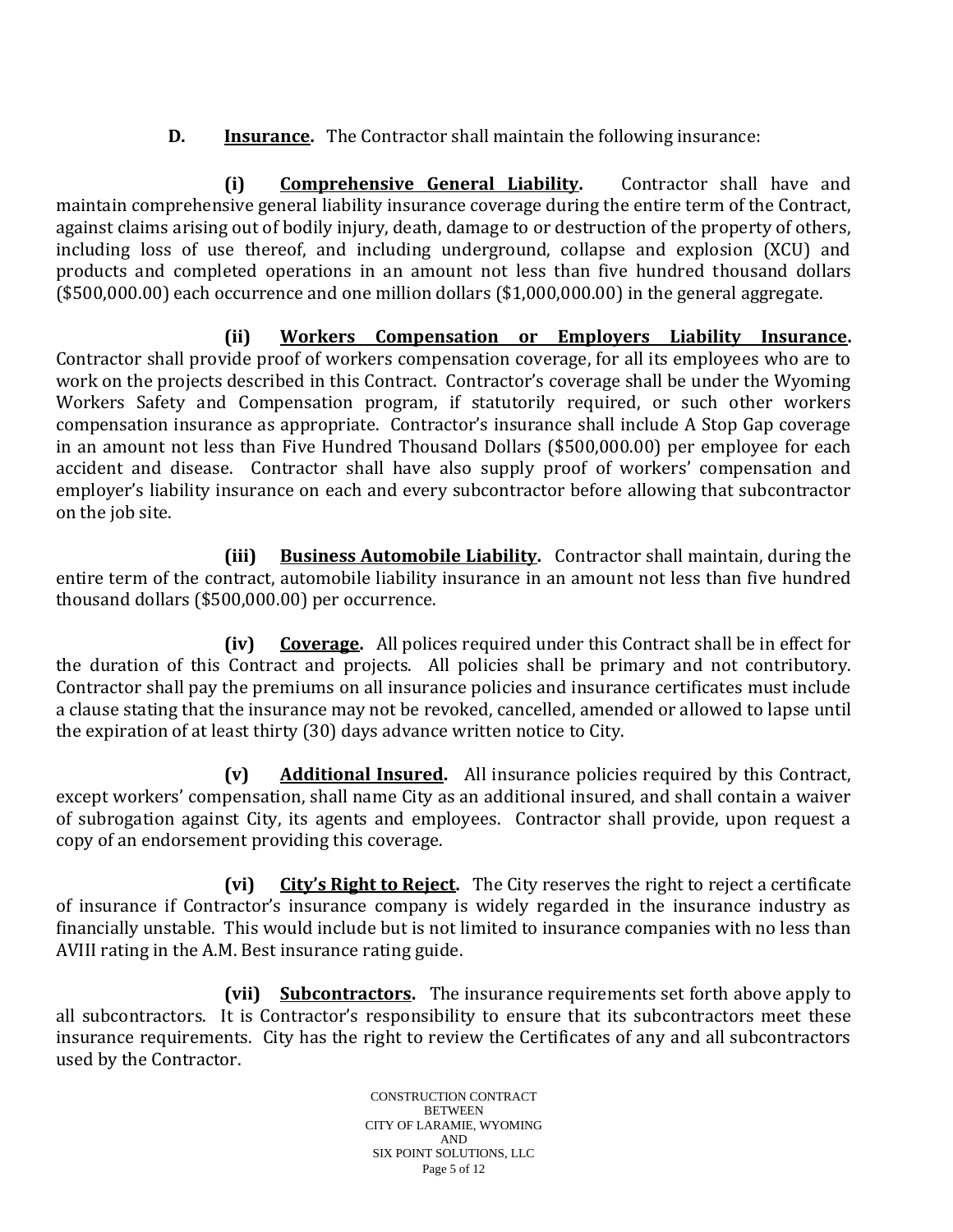**(viii) Cancellation.** There shall be no cancellation, material change, potential exhaustion of aggregate limits or intent to not renew insurance coverage without thirty (30) days written notice from Contractor or their insurers to City. Any failure to comply with the reporting provision of this insurance, except for the potential exhaustion of aggregate limits, shall not affect the coverage provided to City and its division, officers and employees.

**E. Indemnification.** The Contractor shall release indemnify, and hold harmless the state, City, and their officers, agents, employees, successors and assignees from any cause of action, or claims or demands arising out of Contractor's failure to perform any of the Contractor's duties and obligations under or in connection with the negligent performance of Contractor's duties or obligations, including but not limited to any claims, law suits, losses or liability arising out of Contractor's malpractice performance under this Contract.

**F. Audit/Access to Records.** The Contractor shall, immediately upon receiving written instruction from City, provide to any independent auditor, accountant, or accounting firm, all books documents, papers and records of the Contractor which are pertinent to this Contract. The Contractor shall cooperate fully with any such independent auditor, accountant, or accounting firm, during the entire course of any audit authorized by City. There will be no cost for audit expense for City request to the Contractor.

**G**. **Publicity.** Any publicity given to the program or services provided herein, including, but not limited to, notices, information, pamphlets, press releases, research, reports, signs, and similar public notices prepared by or for the Contractor, shall identify City as the sponsoring City and shall not be released without prior written approval from City.

**H**. **Assignment, Transfer and Subcontracting.** Neither party shall assign or otherwise transfer any of the rights or delegate any of the duties set for in this Contract without the prior written approval of the other party. The Contractor shall not use this Contract, or any portion thereof, for collateral for any financial obligation, without the prior written permission of City. No such written approval shall relieve the Contractor of any obligations of this Contract and any transferee or subcontractor shall be considered the agent of the Contractor. The Contractor shall remain liable as between the original parties to the Contract as if no such assignment had occurred.

**I. Compliance With Laws.** The Contractor shall keep informed of and comply with all applicable federal, state and local laws and regulations in the performance of this Contract or any properly promulgated rules and regulations related thereto, and Section 504 of the Rehabilitation Act of 1973.

**J. Wyoming Product Preference.** Unless otherwise provided in the Contract, the Contractor shall provide and pay for all labor, materials, equipment, tools, construction equipment and machinery, water, heat, utilities, transportation, and other facilities and services necessary for the proper execution and completion of work, whether temporary or permanent. The Contractor shall comply with all resident and other preference requirements, including but not limited to those applicable to labor, materials and subcontractors. The Contractor agrees to provide

CONSTRUCTION CONTRACT **BETWEEN** CITY OF LARAMIE, WYOMING AND SIX POINT SOLUTIONS, LLC Page 6 of 12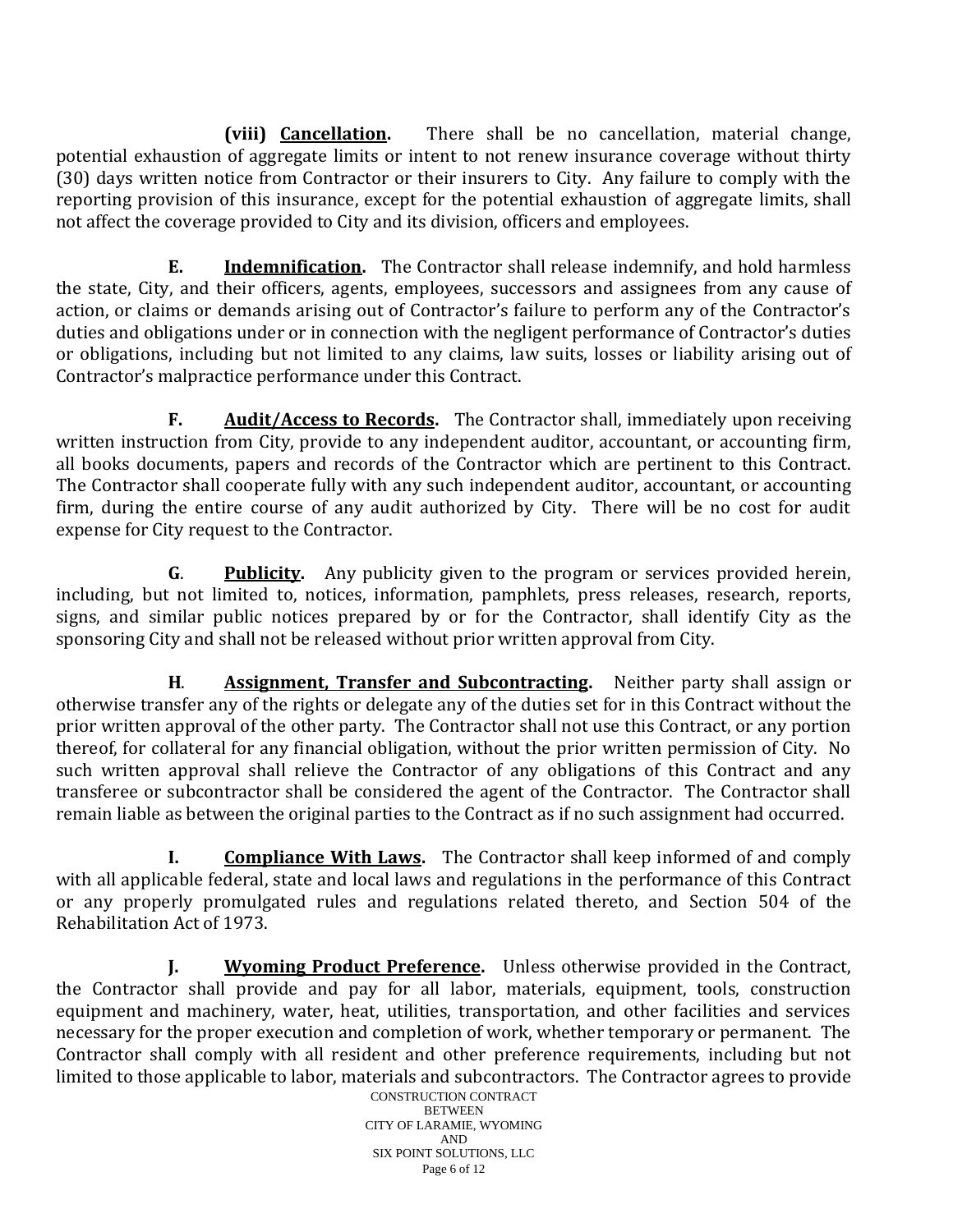Wyoming made goods where those goods are comparable in price and quality to those required by this Contract.

**K. Termination of Contract.** This Contract may be terminated for cause if the Contractor or City fails to perform in accordance with the terms and conditions of this Contract following delivery of a written thirty (30) day notice stating the grounds for such default.

**L. Applicable Law/Venue.** The construction, interpretation and enforcement of this Contract shall be governed by the laws of the State of Wyoming. The courts of the State of Wyoming shall have jurisdiction over this Contract and the parties, and the venue shall be the Second Judicial District, Albany County, Wyoming.

**M. Nondiscrimination.** The Contractor shall comply with Presidential Executive Order 11246 entitled, "Equal Employment Opportunity", as amended by Presidential Executive Order 11375, and as supplemented in the Department of labor Regulations (41 CFR Part 60), the Civil Rights Act of 1964, the Americans with Disabilities Act (ADA), 42 U.S.C. 12101, et seq., the Wyoming Fair Employment Practices Act (Wyo. Stat. § 27-9-105 et seq.), the Wyoming Human Rights Act, and the Age Discrimination Act of 1975.

All parties of this Contract agree that all hiring must be done on the basis of merit and qualifications. There may be no discrimination on the basis of race, color, religion, creed, political ideas, sex, age, marital status, physical or mental disability, or national origin by the person or persons performing the Contract including, but not limited to, the prevailing wage laws.

# **N. Entirety of Contract.**

**(i)** The Contract shall consist of this document and its terms and conditions and the following documents: The Advertisement to Bid, Instructions to Bidders, Bid Form, Signature Sheets, Performance and Payment Bond, General Conditions, Supplementary Conditions, Specifications, Supplementary Specifications, Special Provisions, Notice to Proceed, duly issued Change Orders, Extra Work Orders and Field Orders, Addenda, and all modifications issued after execution of this Contract. The Contract documents are as fully a part of this Contract as if hereto attached or herein repeated. The Contract documents are complementary and what is required by one shall be as binding as if required by all. The Contractor warrants that it has carefully examined and understands all of the Contract documents listed above, prior to starting any work under this Contract. The Contractor has not identified any issues from the above documents or site conditions which would prevent accomplishing the entire work as outlined in the Project Manual which is marked Attachment A and attached hereto and incorporated herein. Modifications include but are not limited to the following: (1) change orders (2) extra work orders or (3) addenda entered into by the parties pursuant to the terms of the Contract.

**(ii)** The Contract does not include prior negotiations or any other documents not specifically enumerated in the contract documents delineated in subparagraph (A) above.

> CONSTRUCTION CONTRACT **BETWEEN** CITY OF LARAMIE, WYOMING AND SIX POINT SOLUTIONS, LLC Page 7 of 12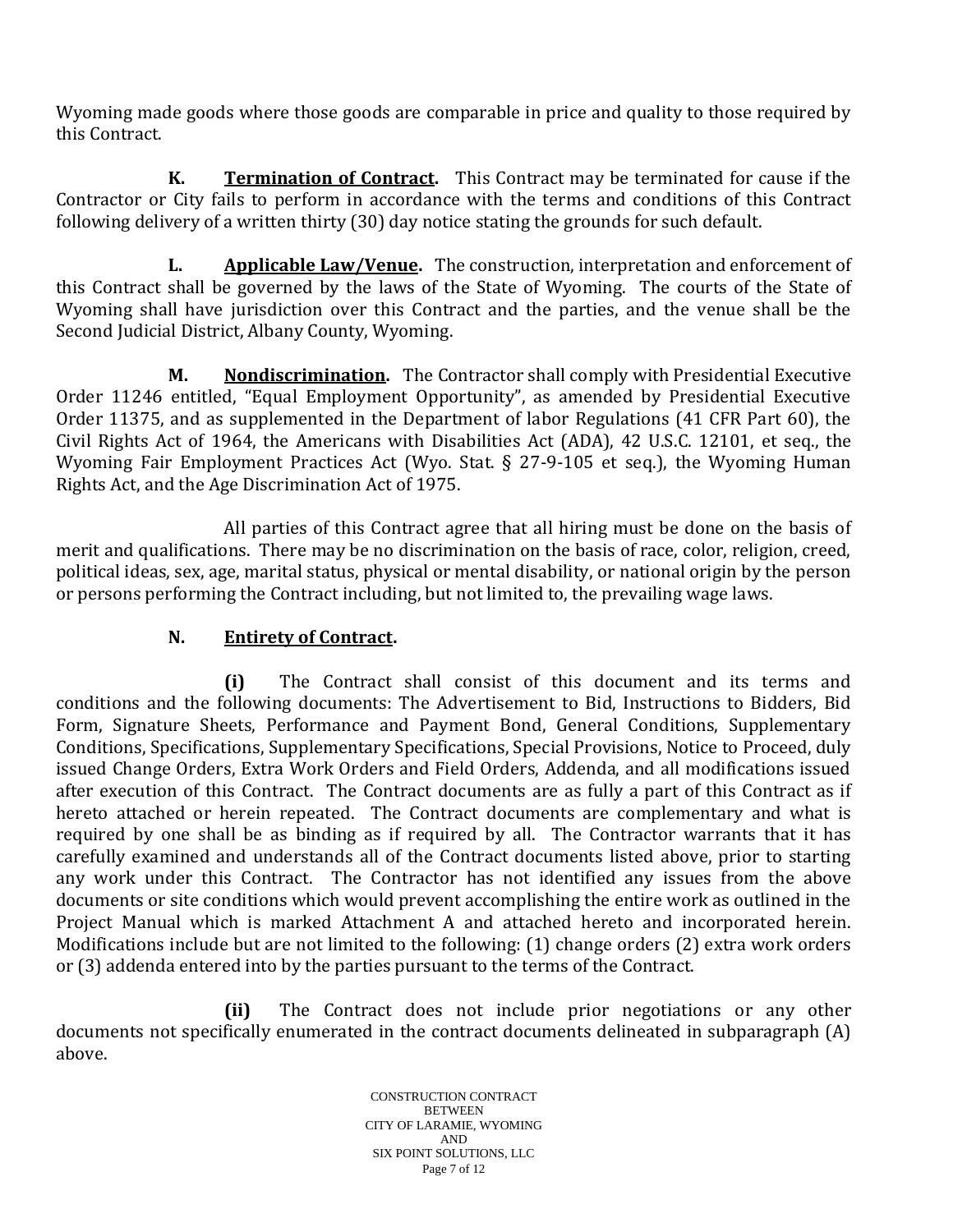**(iii)** This Contract, consisting of eleven (11) pages, along with the documents explicitly enumerated in Paragraph 6 (N) above and Attachment A entitled Project Manual for Optimize Drainage Ponds dated February 2022, represent the entire and integrated Contract between the parties and supersede all prior negotiations, representations, and agreements, whether written or oral. The Contractor shall report to City any error, inconsistency or omission it may discover. City, after consulting with the Contractor, will make a determination on correction of such error. The Contractor may request a change order, under the change order provisions of this Contract, in conjunction with any required correction, if appropriate.

**(iv)** The terms and language set forth in this Contract have been negotiated by City and the Contractor and have not been drafted unilaterally by either party. By executing this Contract, the Contractor represents that it has carefully read, studied, compared and examined all contract documents, including the specifications, is satisfied with the sufficiency of the contract documents, and shall not, at any time, complain of defects or inaccuracies in such documents, specifications or drawings.

**P. Confidentiality of Information.** All documents, data compilations, reports, computer programs, photographs, and any other work provided to or produced by the Contractor in the performance of this Contract shall be kept confidential by the Contractor unless written permission is granted by City for its release.

**Q. Force Majeure.** Neither party shall be liable for failure to perform under this Contract if such failure to perform arises out of causes beyond the control and without the fault or negligence of the non-performing party. Such causes may include, but are not limited to, acts of God or the public enemy, fires, floods, epidemics, quarantine restrictions, freight embargoes, and usually severe weather. This provision shall become effective only if the party failing to perform immediately notifies the other party of the extent and nature of the problem, limits delay in performance to that required by the event, and takes all reasonable steps to minimize delays. This provision shall not be effective unless the failure to perform is beyond the control and without the fault or negligence of the non-performing party.

**R. Kickbacks.** The Contractor certifies and warrants that no gratuities, kickbacks or contingency fees were paid in connection with this contract, nor were any fees, commissions, gifts, or other considerations made contingent upon the award of this Contract. If the Contractor breaches or violates this warranty, City may, at its discretion, terminate this Contract without liability to City, or deduct from the contract price or consideration, or otherwise recover, the full amount of any commission, percentage, brokerage, or contingency fee.

**S. Notices.** All notices arising out of, or from, the provisions of this Contract shall be in writing and given to the parties at the address provided under this Contract, either by regular mail, facsimile, e-mail, or delivery in person.

**T. Liaison and Notice.** City Project Manager & Contractor Superintendent.

CONSTRUCTION CONTRACT **BETWEEN** CITY OF LARAMIE, WYOMING AND SIX POINT SOLUTIONS, LLC Page 8 of 12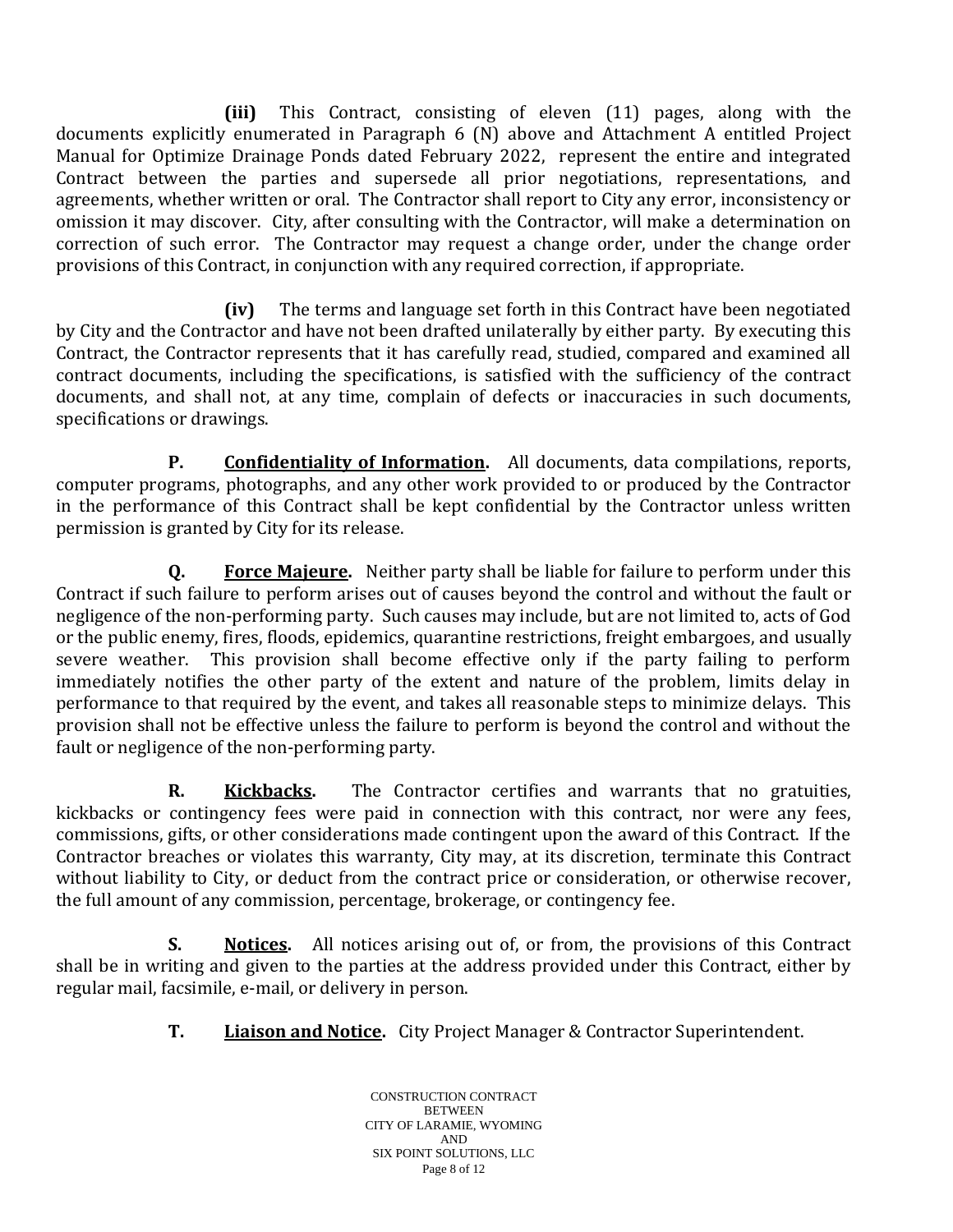**(i)** City project manager is Mark Hazelett, telephone number: (307) 721- 5250 and email: [engineering@cityoflaramie.org](mailto:engineering@cityoflaramie.org)

**(ii)** The Contractor's Project Superintendent is Trent Brome, telephone number: (307) 760-2451 and email: sixpointsolutions@gmail.com

**(iii)** All notices and invoices required in this Contract shall be in writing, properly addressed to the liaison above, and mailed first-class, postage prepaid. All notices sent via U.S. Postal Services are deemed effective on the date of postmark. Notices and invoices mailed through another carrier (e.g., UPS or FedEx) are effective upon receipt.

**U. Sovereign Immunity.** The City does not waive sovereign immunity by entering into this Contract, and specifically retains immunity and all defenses available to them as sovereign pursuant to Wyo. Stat. § 1-39-104(a) and all other state law.

**V. Taxes.** The Contractor shall pay all taxes and other such amounts required by federal, state and local law, including but not limited to federal and social security taxes, workers' compensation, unemployment insurance and sales taxes.

**W. Third Party Beneficiary Rights.** The parties do not intend to create in any other individual or entity the status of third party beneficiary, and this Contract shall not be construed so as to create such status. The rights, duties, and obligations contained in this Contract shall operate only between the parties to this Contract, and shall inure solely to the benefit of the parties to this Contract. The provisions of this Contract are intended only to assist the parties in determining and performing their obligations under this Contract. The parties to this Contract intend and expressly agree that only parties signatory to this Contract shall have any legal or equitable right to seek to enforce this Contract, to seek any remedy arising out of a party's performance or failure to perform any term or condition of this Contract, or to bring an action for the breach of this Contract.

**X**. **Americans with Disabilities Act.** Contractor shall not discriminate against a qualified individual with a disability and shall comply with the Americans with Disabilities Act, P.L. 101-336, 42 U.S.C. 12101 *et seq*. and any properly promulgated rules and regulations related thereto.

- **Y. Warranty.** Contractor warrants the following:
	- **(i)** has the ability to perform the agreed services;
	- **(ii)** shall provide suitable resources to perform work in accordance with

agreed services;

**(iii)** will endeavor to provide the services herein on a timely basis consistent with the difficulty and scope of services to be provided; and

> CONSTRUCTION CONTRACT **BETWEEN** CITY OF LARAMIE, WYOMING AND SIX POINT SOLUTIONS, LLC Page 9 of 12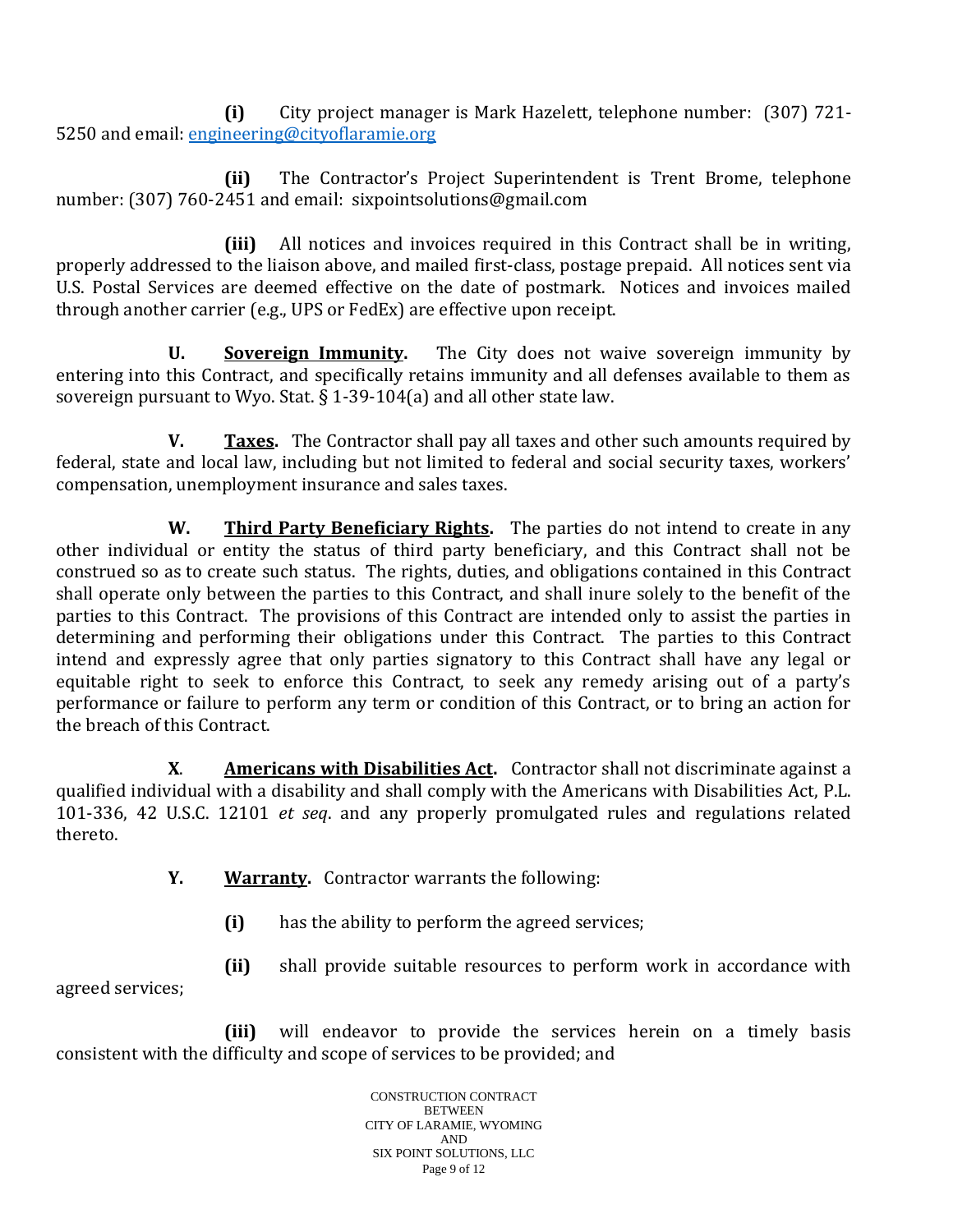**(iv)** shall perform all work in a professional and workmanship like manner.

**Z. Patent or Copyright Protection.** Contractor recognizes that certain proprietary matters or techniques may be subject to patent, trademark, copyright, license or other similar restrictions, and warrants that no work performed by Contractor or its subcontractors will violate any such restriction.

**AA. Extension.** Nothing in this Contract shall be interpreted or deemed to create an expectation that this Contract will be extended beyond the term described herein. Any extension of this Contract shall be requested by the Contractor and following approval by City shall be effective only after it is reduced to writing and executed by all parties to the Contract. Any agreement to extend this Contract shall include, but not necessarily be limited to: an unambiguous identification of the Contract being extended; the term of the extension; the amount of any payment to be made during the extension, or a statement that no payment will be made during the extension; a statement that all terms and conditions of the original Contract shall, unless explicitly delineated in the exception, remain as they were in the original Contract; and, if the duties of either party will be different during the extension than they were under the original Contract, a detailed description of those duties.

**BB. Availability of Funds.** Each payment obligation of City is conditioned upon the availability of government funds which are appropriated or allocated for the payment of this obligation. If funds are not allocated and available for the continuance of the services performed by the Contractor, the contract may be terminated by City at the end of the period for which the funds are available. City shall notify the Contractor at the earliest possible time of the services which will or may be affected by a shortage of funds. No penalty shall accrue to City in the event this provision is exercised, and City shall not be obligated or liable for any future payments due or for any damages as a result of termination under this section. This provision shall not be constructed to permit City to terminate this Contract to acquire similar services from another party.

**CC. Award of Related Contracts.** City may undertake or award supplemental or successor contracts for work related to this Contract. The Contractor shall cooperate fully with other contractors and City in all such cases.

**DD. Time is of the Essence.** Time is of the essence in all provisions of the Contract.

**EE. Titles Not Controlling.** Titles of paragraphs and sections are for reference only, and shall not be used to control the language in the contract.

**FF. Severability.** Should any portion of this Contract be judicially determined to be illegal or unenforceable, the remainder of this Contract shall continue in full force and effect and either party may attempt to renegotiate the terms affected by the severance.

> CONSTRUCTION CONTRACT **BETWEEN** CITY OF LARAMIE, WYOMING AND SIX POINT SOLUTIONS, LLC Page 10 of 12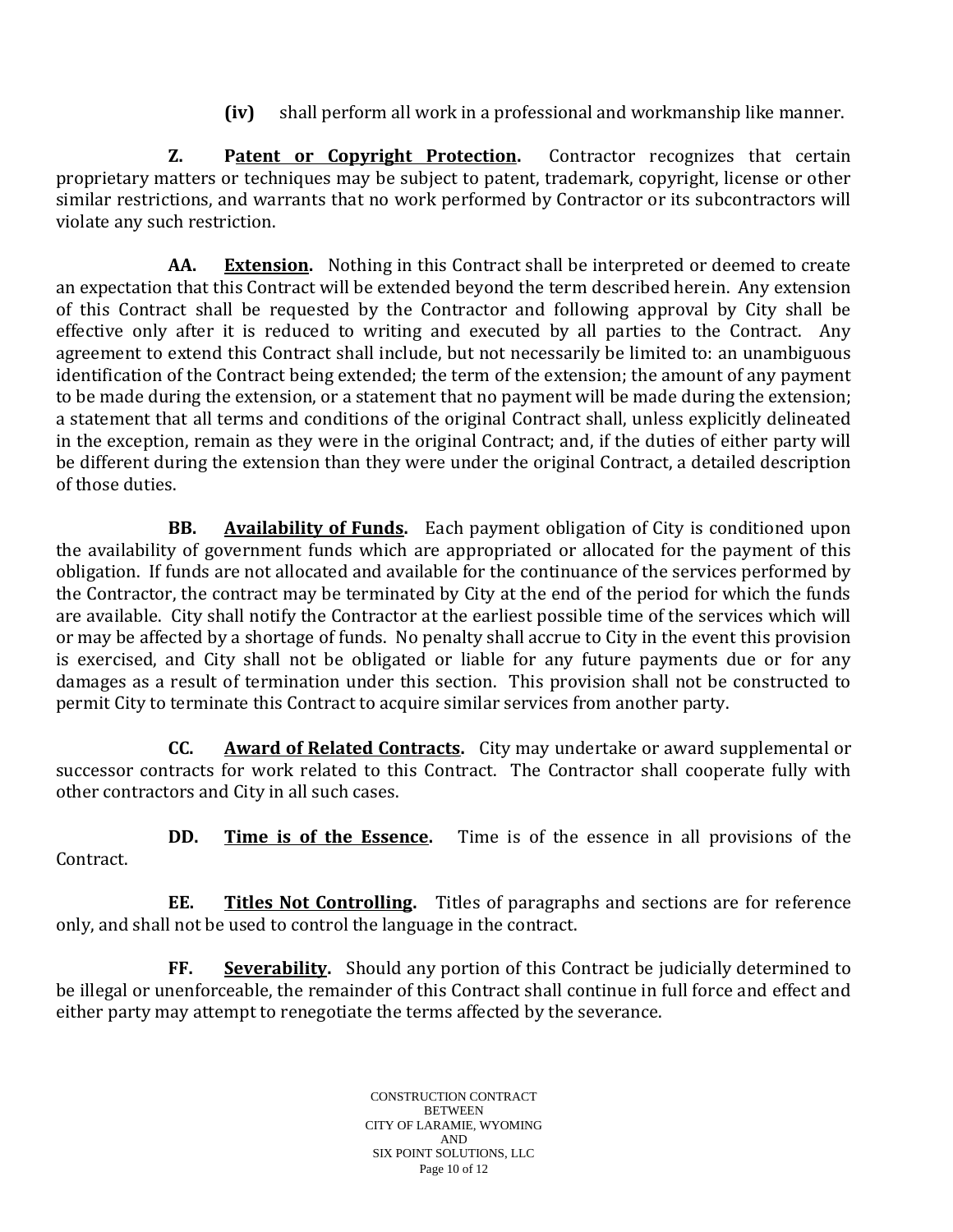## **INTENTIONALLY LEFT BLANK**

CONSTRUCTION CONTRACT BETWEEN CITY OF LARAMIE, WYOMING AND SIX POINT SOLUTIONS, LLC Page 11 of 12